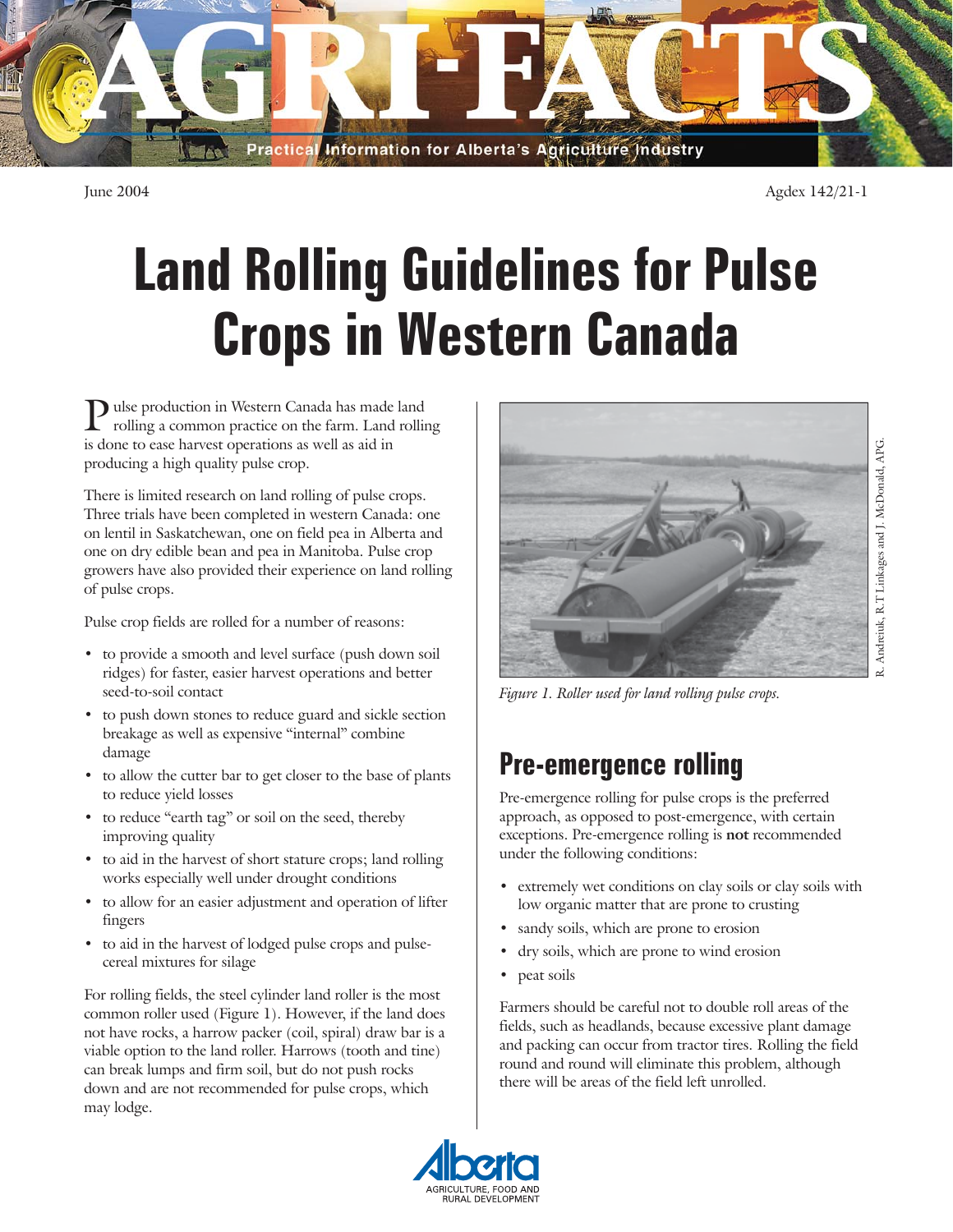Chickpea, dry bean, and fababean fields are not usually rolled after emergence. For chickpea, rolling after emergence (especially under moist conditions) will spread the devastating disease ascochyta blight. Also, chickpea and fababean develop turgid, stiff stems early in their development, and rolling can cause mechanical (breakage) injury to the plants. The rolling of fababean fields is not necessary because of the higher pod location from the soil surface and the good, complete standability of this crop.

For edible beans and soybeans, the hypocotyl elongates (Figure 2), whereas in field pea, it is the epicotyl. The hypocotyl hook is more rigid when compared to the epicotyl in field pea, which is pliable. If the hypocotyl's hook is within half an inch of the soil surface or the crop is 3 to 5 days after emergence, growers should not roll dry bean. Similarly, if the soil is cool at seeding time, growers should wait a couple of days before rolling so as not to seal off the oxygen diffusion rate to the seed, which enhances germination.



*Figure 2. Hypocotyl arch of emerging dry bean seedling.*

## **Post-emergence rolling**

The use of post-emergence rolling depends on the pulse species. Field pea and lentil may be rolled after emergence, although pre-emergence rolling is preferred. When faced with the choice to either spray early or roll early, growers should know that spraying first is recommended instead of rolling. Early weed removal, especially under higher weed pressures, will result in higher yields.

Research on rolling of field pea fields compared to a check field pea crop (not rolled) showed a trend to lower yields (although not statistically significant) with full water ballast (heavy). See Figure 3. A late rolling (2- to 3-node stage) without water ballast (light) did not reduce field pea yield in either year.



*Figure 3. Effects of rolling pea fields.*

Note: Early rolling was done immediately after seeding, and late rolling was at the 2- to 3-node stage. Light rolling was a 42-inch roller without water ballast while the heavy rolling was with the water ballast.

Source: Lopetinsky, K. J. and APGC – Zone 3 FFF-OFD #93-F001-5

Research on lentils indicates that land rolling after the emergence of lentil can be successfully completed up to the 5- to 7-node stage without significant yield loss in largeseeded lentil varieties, such as Laird, and the 7-node stage in small seeded varieties (Figure 4.)

Rolling the lentil crop after a rain or heavy dew can uproot small lentil seedlings and increase the risk of soil compaction or the spread of ascochyta blight and anthracnose.



*Figure 4. Effect of post-emergence land rolling on Laird lentil seed yield.*

Source: Whatley, 1993.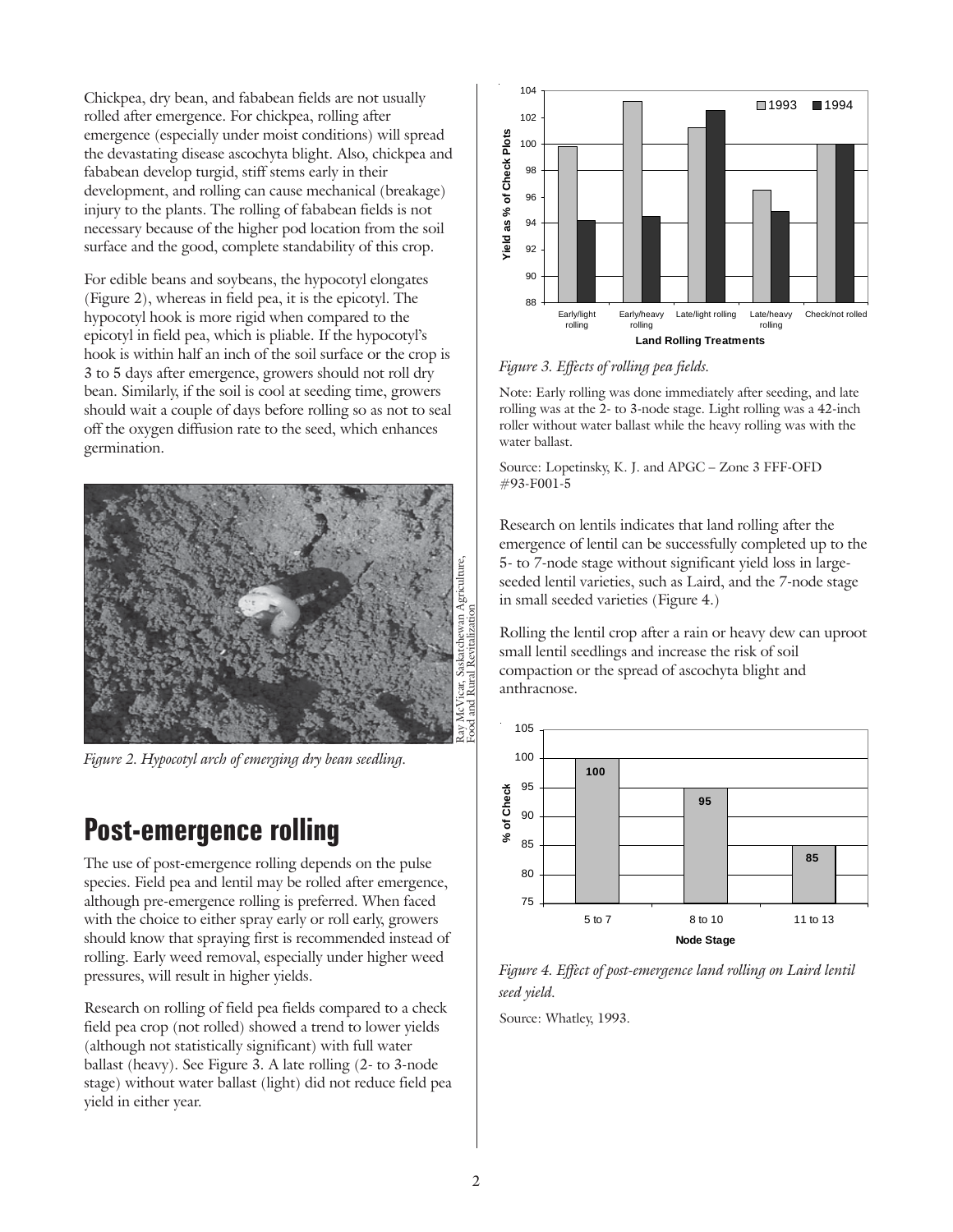Research on dry bean and field pea found no significant differences due to the rolling treatments or the interaction between rolling treatment and crop type on a stony clay loam at Arborg, Manitoba, in 1998 (Figures 5 and 6). The rolling treatments were:

- no rolling (check)
- rolling immediately after seeding
- rolling during the hypocotyl arch stage  $-3$  to 5 days after emergence (DAE)
- rolling after the hypocotyl arch stage -10 to13 DAE

However, there were visual observations of broken hypocotyl arches in dry bean rolled 3 to 5 days after emergence. The researchers concluded that for dry bean, rolling should be completed right after seeding or after the hypocotyl arch has straightened itself.



*Figure 5. Effect of four rolling treatments on dry bean production*

- <sup>a</sup> 60 bushel weight used for dry pea and bean
- **b** I.A. Seeding Immediately After Seeding
- <sup>c</sup> DAE Days After Emergence

Adapted from: Klassen, E.P. and Watt, J., 1998



*Figure 6. Effect of four rolling treatments on dry pea production.*

- <sup>a</sup> 60 bushel weight used for dry pea and bean
- <sup>b</sup> I.A. Seeding Immediately After Seeding
- DAE Days After Emergence

Adapted from: Klassen, E.P. and Watt, J., 1998.

## **Timing of post-emergence weed control and rolling**

Producers who miss their pre-emergence rolling of pulse crop fields often ask, *"Do I spray weeds first or roll the field first?"* Pulse crops are poor competitors with weeds. Early emerging weeds out-compete the slow-to-emerge and slow-to-canopy pulse crop.

Agriculture and Agri-Food Canada researchers in Lacombe and Lethbridge found field pea yield declined for every week that spraying was delayed after emergence. Waiting 4 weeks after emergence resulted in a 25 per cent penalty in yield (Figure 7.) Not rolling a field pea crop should not result in a significant yield loss.



*Figure 7. Five site-years: Lacomobe and Lethbridge* Source: Harker, H. N, Clayton, G., and Blackshaw, R., 2001.

Post-emergence rolling before spraying, especially in dry soil conditions, may result in dust on the plant foliage reducing herbicide absorption and plant photosynthesis or growth. Mechanical damage to field pea plants can also affect the ability of the pea plant to metabolize the herbicide into harmless by-products in the plant as well as decrease the weed's ability to translocate or move the herbicide into itself. The bottom line: the benefits of spraying first outweigh the risks of rolling first.

## **Late spring frosts/wind damage and land rolling**

A late spring frost can damage pulse crop seedlings. Pea, lentil and chickpea seedlings can regrow from scale nodes at or just below the soil surface if the primary shoot has been damaged or killed. Post-emergence land rolling of pulse crop seedlings that have been stressed or damaged by adverse environmental conditions can increase seedling losses.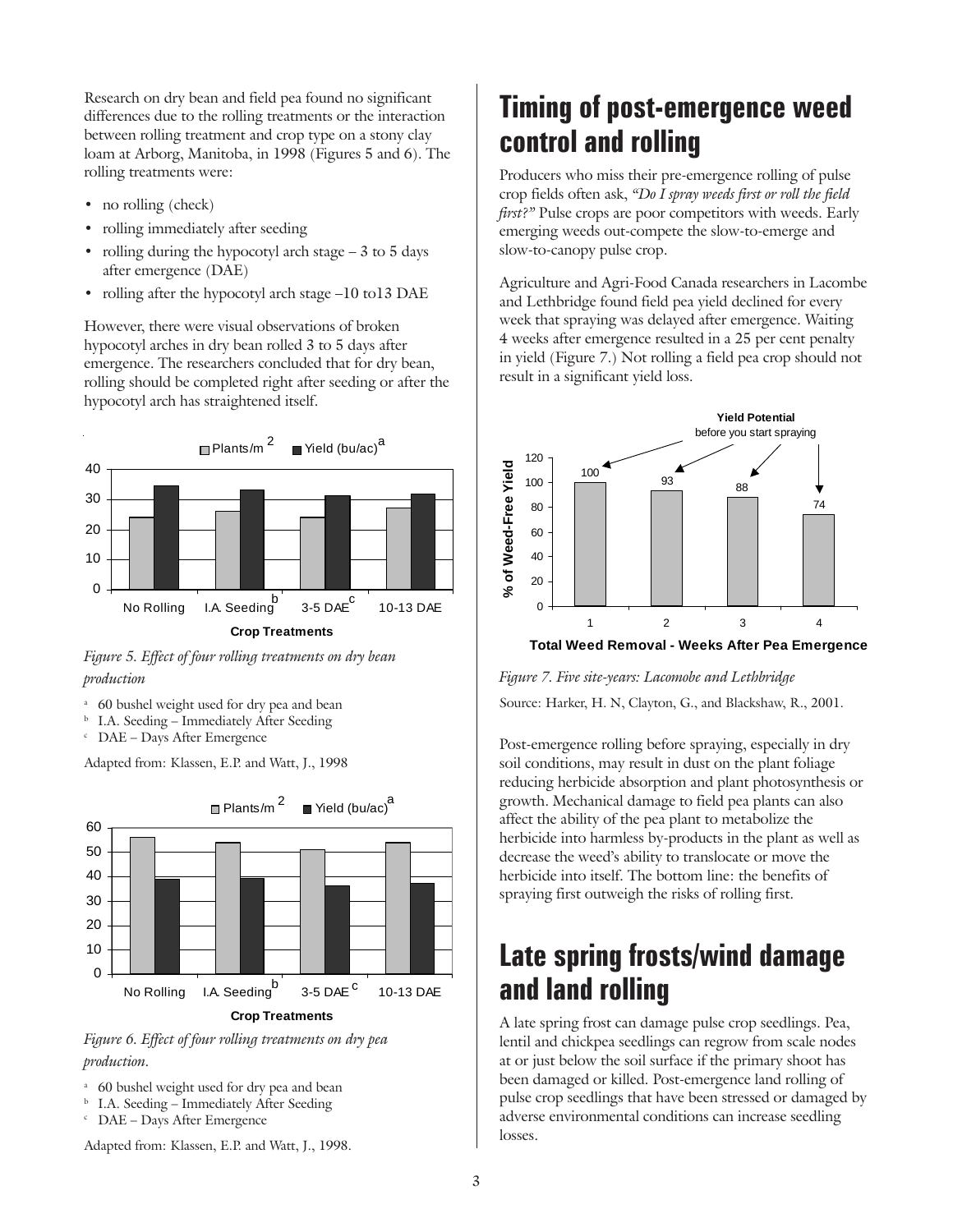#### **Varieties**

Many newer field pea varieties have better standability; if the pre-emergent rolling window is missed and the field is relatively stone free, not rolling may still be acceptable. Additionally, harrow packer bars behind airseeders can often leave a sufficiently smooth field finish.

Long vine, tall varieties (greater than 75-80 cm) and tall forage pea types have a higher tendency to lodge especially under conditions of rain and high winds before harvest. For this reason, rolling fields when growing these types of pea is well worth considering.

#### **Packing pressure**

Other questions pulse growers often ask:

- *How many pounds per square foot (lbs/ft²) do you need to level the soil surface (break up soil lumps, level out on-row packer impressions or push small rocks into the soil surface)?*
- *Can you get by with an empty or only partially filled roller?*

Grower experience suggests that an empty roller (without ballast) will be as effective in breaking up soils lumps, smoothing out row packer impression and pushing down stones as a land roller half full or full of water ballast (Figures 8a. and 8b.).



*Figure 8a. Before rolling.*



*Figure 8b. After rolling.*

Researchers have examined opener, packer wheel and packing force and the effect on yield of direct seeded field pea at three locations from 1997 to1999. The study provided information on opener and on-row packing combinations as well as packing force.

In comparing packing forces in Newtons (N) of 0N, 333N, 549N, 747N and 1000N, Johnson et al found the response to packing force on seedling density and grain yield was insignificant. The work suggested the benefits of packing the seed on-row may be minimal in a moist seedbed, but in drier and wetter than normal conditions, some packing may improve crop emergence and yield. In 1997, pea emergence was reduced with no packing force in a relatively dry seedbed.

Reinforcing these findings is a separate study by Hultgreen, 1990, that showed a positive response to packing at sites with loam to clay soil textures. These sites were under periodic drought with heat and wind stress.

Table 1. shows the approximate lbs/ft<sup>2</sup> of a steel cylinder roller with varying diameters and water ballast.

| Table 1. Land roller weight chart                                              |            |                    |               |
|--------------------------------------------------------------------------------|------------|--------------------|---------------|
| Ground pressure (lbs/ft <sup>2</sup> )<br>(based on 1 foot of ground contact)* |            |                    |               |
| <b>Roller</b><br>diameter                                                      | Empty**    | Half full $(H, 0)$ | Full $(H, 0)$ |
| 24 inches                                                                      | 200 to 225 | 290 to 315         | 380 to 405    |
| 30 inches                                                                      | 250 to 275 | 395 to 420         | 540 to 565    |
| 36 inches                                                                      | 300 to 325 | 510 to 535         | 715 to 740    |
| 42 inches                                                                      | 350 to 375 | 640 to 665         | 920 to 945    |

\* Ground pressure increases with narrower bearing surface (e.g. no-till) and decreases with wider bearing surface (e.g. fallow)\*\* Empty weight depends on frame design, steel thickness, number/size of transport wheels, hydraulics, etc.

Source: Wayne Winchell, Agricultural Engineer, Alberta Agriculture, Food and Rural Development

### **Summary**

Farmers should be careful not to double roll areas of the fields such as headlands because excessive plant damage and packing can occur from the tractor tires and in turning areas. Rolling the field round and round will eliminate this problem, although there will be areas of the field left unrolled.

If rolling fields back and forth, growers should slow down to make turns at the headlands and be careful not to use their brakes to turn. After the first half round trip around